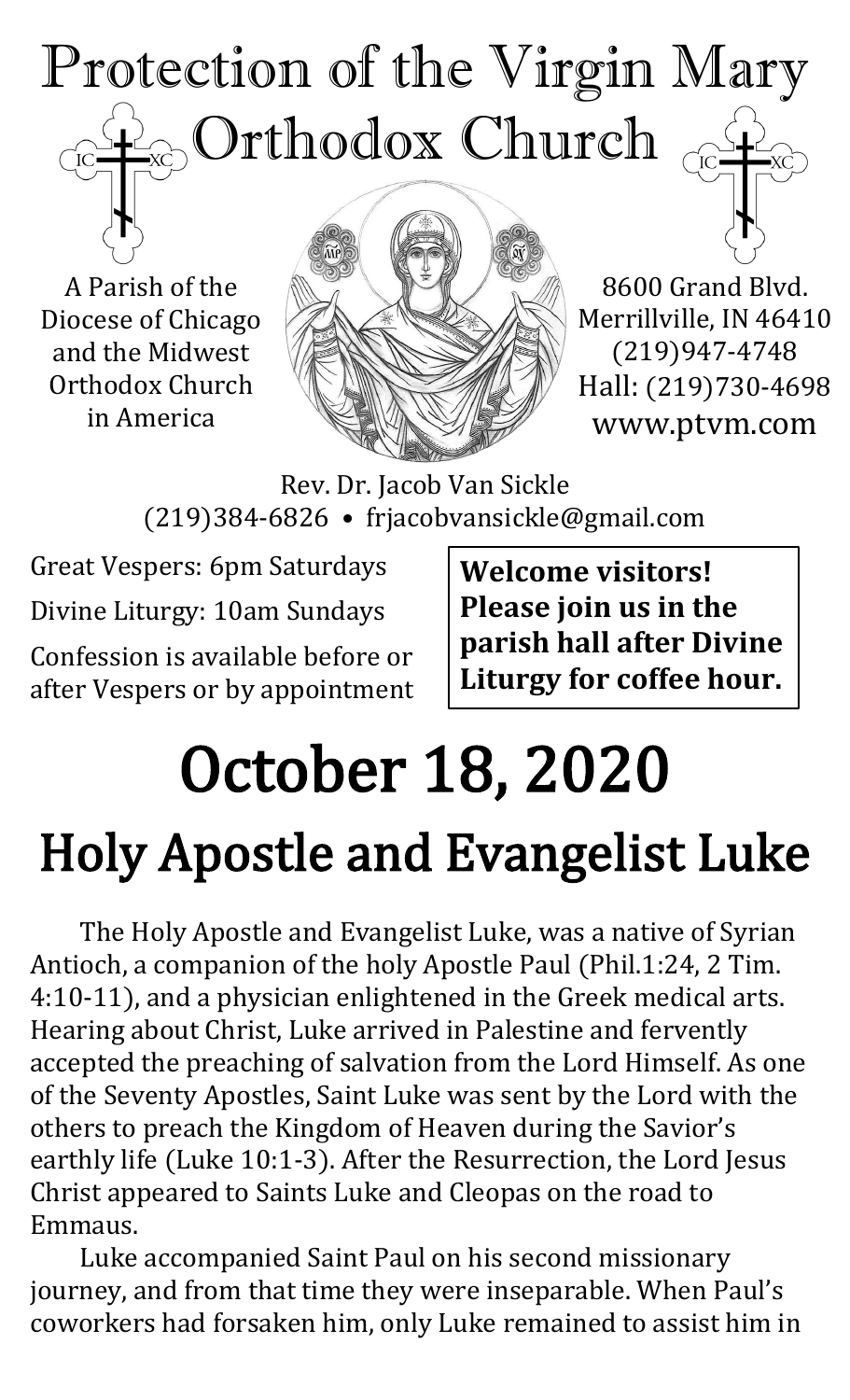his ministry (2 Tim. 4:10-11). After the martyric death of the First-Ranked Apostles Peter and Paul, Saint Luke left Rome to preach in Achaia, Libya, Egypt and the Thebaid. He ended his life by suffering martyrdom in the city of Thebes.

Tradition credits Saint Luke with painting the first icons of the Mother of God. "Let the grace of Him Who was born of Me and My mercy be with these Icons," said the All-Pure Virgin after seeing the icons. Saint Luke also painted icons of the First-Ranked Apostles Peter and Paul. Saint Luke's Gospel was written in the years 62-63 at Rome, under the guidance of the Apostle Paul. In the preliminary verses (1:1-3), Saint Luke precisely sets forth the purpose of his work. He proposes to record, in chronological order, everything known by Christians about Jesus Christ and His teachings. By doing this, he provided a firmer historical basis for Christian teaching (1:4). He carefully investigated the facts, and made generous use of the oral tradition of the Church and of what the All-Pure Virgin Mary Herself had told him (2:19, 51).

In Saint Luke's Gospel, the message of the salvation made possible by the Lord Jesus Christ, and the preaching of the Gospel, are of primary importance.

Saint Luke also wrote the Acts of the Holy Apostles at Rome around 62-63 A.D. The Book of Acts, which is a continuation of the four Gospels, speaks about the works and the fruits of the holy Apostles after the Ascension of the Savior. At the center of the narrative is the Council of the holy Apostles at Jerusalem in the year 51, a Church event of great significance, which resulted in the separation of Christianity from Judaism and its independent dissemination into the world (Acts 15:6-29). The theological focus of the Book of Acts is the coming of the Holy Spirit, Who will guide the Church "into all truth" (John 16:13) until the Second Coming of Christ.

# HYMNS OF THE DAY

#### Tone 2 – Resurrectional Troparion

When You descended to death, O Life Immortal, You slew hell with the splendor of Your Godhead. And when from the depths You raised the dead, all the powers of heaven cried out:// "O Giver of life, Christ our God, glory to You!"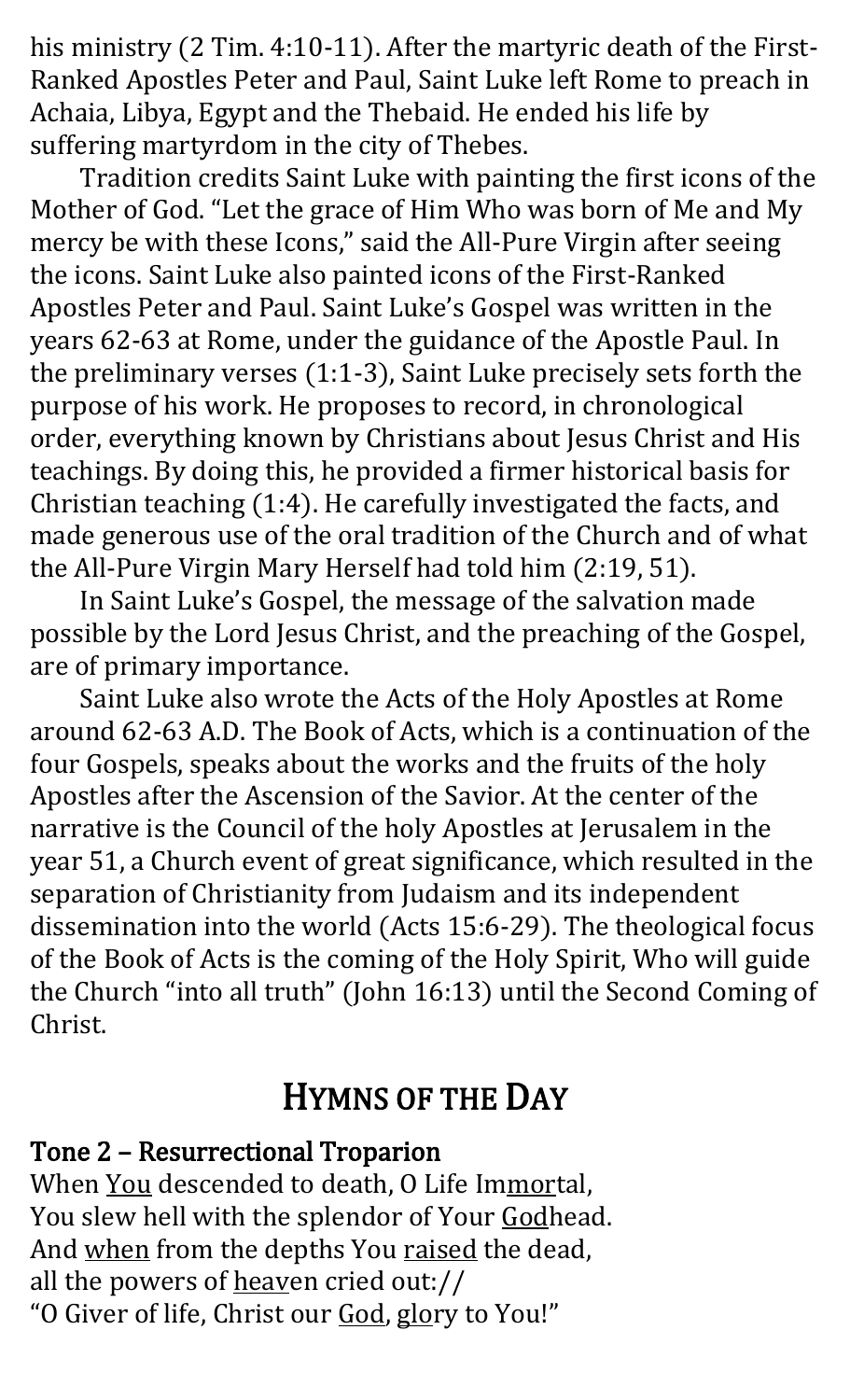#### Tone 4 – Patronal Troparion

Today the faithful celebrate the feast with joy, illumined by your coming, O Mother of God. Beholding your pure image we fervently cry to you: Encompass us beneath the precious veil of your protection. Deliver us from every form of evil by entreating Christ, your Son and our God// that He may save our souls.

#### Tone 5 – Troparion for St. Luke

Let us praise with sacred songs the holy Apostle Luke, the recorder of the joyous Gospel of Christ and the scribe of the Acts of the Apostles; for his writings are a testimony of the Church of Christ. He is the physician of human weaknesses and infirmities. He heals the wounds of our souls,// and constantly intercedes for our salvation.

### Tone 2 – Resurrectional Kontakion

Hell became afraid, almighty Savior, seeing the miracle of Your Resurrection from the tomb! The dead arose! Creation with Adam beheld this and rejoiced with You,// and the world, my Savior, praises You forever.

### Tone 2 – Kontakion for St. Luke

Let us praise the godly Luke; he is the true preacher of piety, the orator of ineffable mysteries and the star of the Church, for the Word, Who alone knows the hearts of men,// chose him, with the wise Paul, to be a teacher of the Gentiles!

#### Tone 3 – Patronal Kontakion

Today the Virgin stands in the midst of the Church, And with choirs of saints she invisibly prays to God for us. Angels and bishops worship. Apostles and prophets rejoice together,// Since for our sake she prays to the eternal God.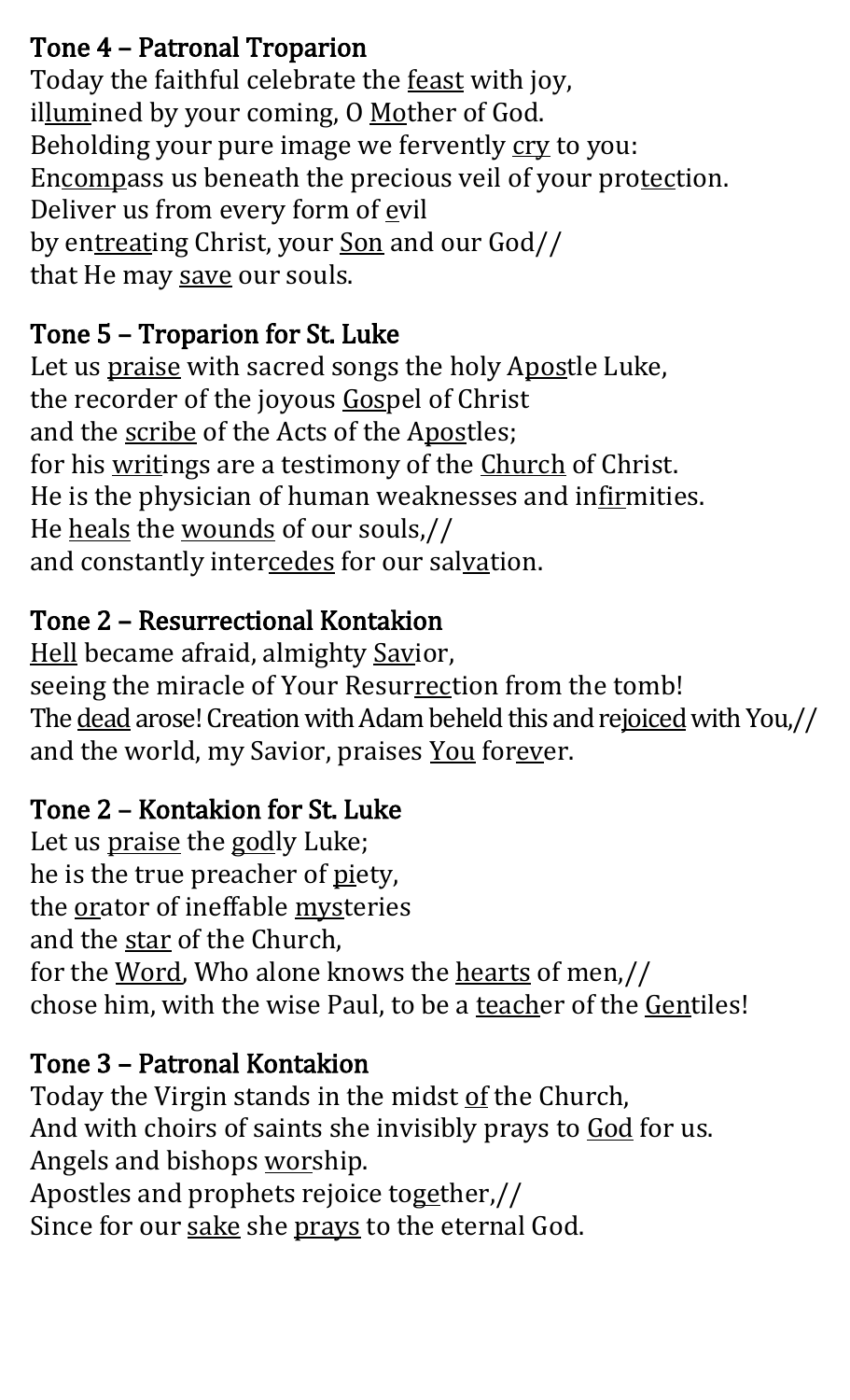# SCRIPTURE READINGS

### Tone 2 – Resurrection Prokeimenon (Psalm 117)

The Lord is my strength and my song / He has become my salvation!

## Tone 8 – Prokeimenon of the Apostles (Psalm 18)

Their proclamation has gone out into all the earth, and their words to the ends of the universe!

## Epistle: 2 Corinthians 11.31 – 12.9 (Sunday)

Brethren: The God and Father of our Lord Jesus Christ, who is blessed forever, knows that I am not lying. In Damascus the governor, under Aretas the king, was guarding the city of the Damascenes with a garrison, desiring to arrest me; but I was let down in a basket through a window in the wall, and escaped from his hands.

It is doubtless not profitable for me to boast. I will come to visions and revelations of the Lord: I know a man in Christ who fourteen years ago – whether in the body I do not know, or whether out of the body I do not know, God knows – such a one was caught up to the third heaven. And I know such a man – whether in the body or out of the body I do not know, God knows – how he was caught up into Paradise and heard inexpressible words, which it is not lawful for a man to utter. Of such a one I will boast; yet of myself I will not boast, except in my infirmities. For though I might desire to boast, I will not be a fool; for I will speak the truth. But I refrain, lest anyone should think of me above what he sees me to be or hears from me.

And lest I should be exalted above measure by the abundance of the revelations, a thorn in the flesh was given to me, a messenger of Satan to buffet me, lest I be exalted above measure. Concerning this thing, I pleaded with the Lord three times that it might depart from me. And He said to me, "My grace is sufficient for you, for My strength is made perfect in weakness." Therefore most gladly I will rather boast in my infirmities, that the power of Christ may rest upon me.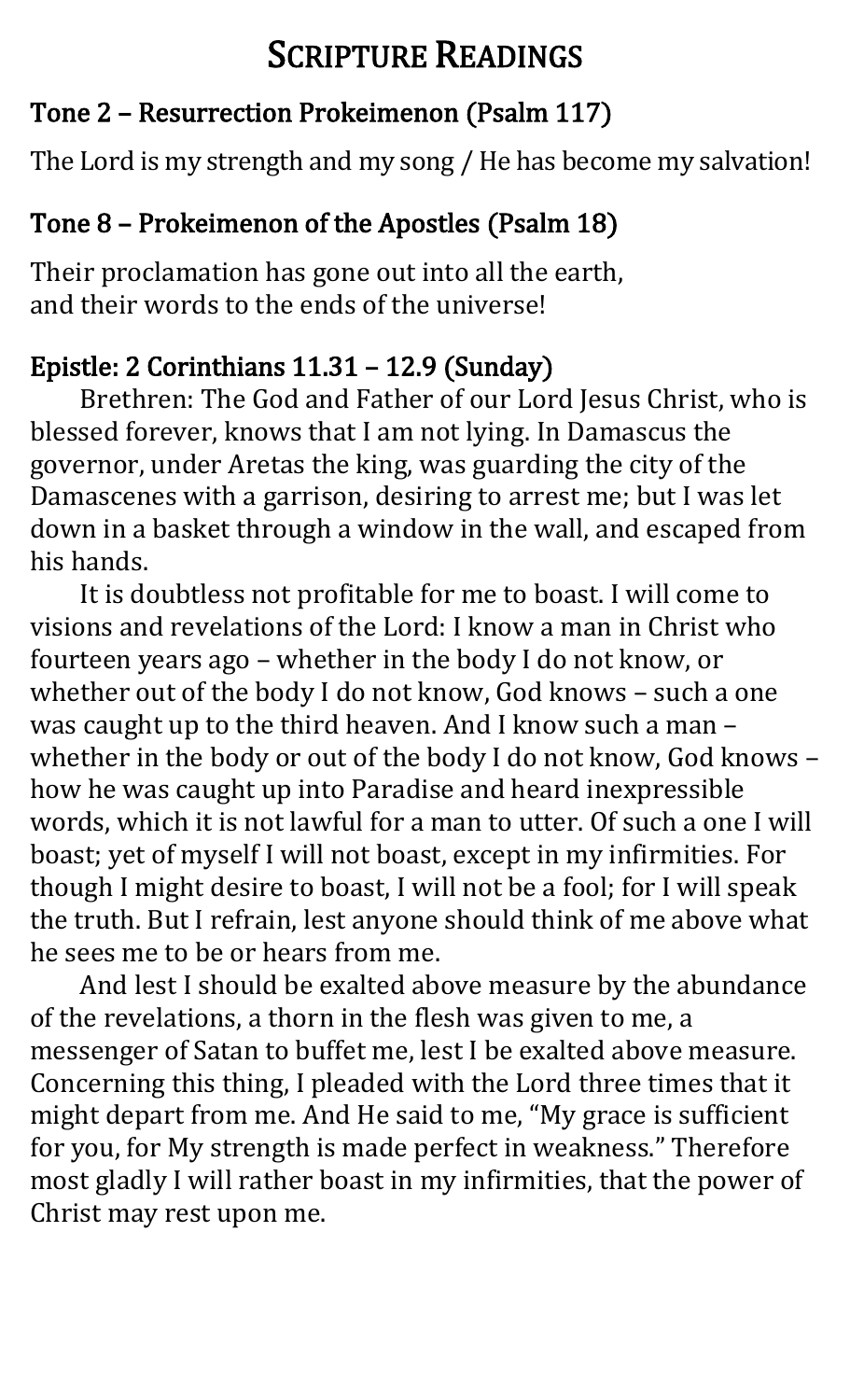#### Colossians 4.5-9, 14, 18 (Apostle Luke)

 Brethren: Walk in wisdom toward those who are outside, redeeming the time. Let your speech always be with grace, seasoned with salt, that you may know how you ought to answer each one. Tychicus, a beloved brother, faithful minister, and fellow servant in the Lord, will tell you all the news about me. I am sending him to you for this very purpose, that he may know your circumstances and comfort your hearts, with Onesimus, a faithful and beloved brother, who is one of you. They will make known to you all things which are happening here.

Luke the beloved physician and Demas greet you. This salutation by my own hand – Paul. Remember my chains. Grace be [w](https://www.oca.org/readings/daily/2020/10/17)ith you. Amen.

#### Gospel: Luke 8.5-15 (Sunday)

Jesus spoke this parable: "A sower went out to sow his seed. And as he sowed, some fell by the wayside; and it was trampled down, and the birds of the air devoured it. Some fell on rock; and as soon as it sprang up, it withered away because it lacked moisture. And some fell among thorns, and the thorns sprang up with it and choked it. But others fell on good ground, sprang up, and yielded a crop a hundredfold." When He had said these things He cried, "He who has ears to hear, let him hear!"

Then His disciples asked Him, saying, "What does this parable mean?"

And He said, "To you it has been given to know the mysteries of the kingdom of God, but to the rest it is given in parables, that 'Seeing they may not see, and hearing they may not understand.' Now the parable is this: The seed is the word of God. Those by the wayside are the ones who hear; then the devil comes and takes away the word out of their hearts, lest they should believe and be saved. But the ones on the rock are those who, when they hear, receive the word with joy; and these have no root, who believe for a while and in time of temptation fall away. Now the ones that fell among thorns are those who, when they have heard, go out and are choked with cares, riches, and pleasures of life, and bring no fruit to maturity. But the ones that fell on the good ground are those who, having heard the word with a noble and good heart, keep it and bear fruit with patience."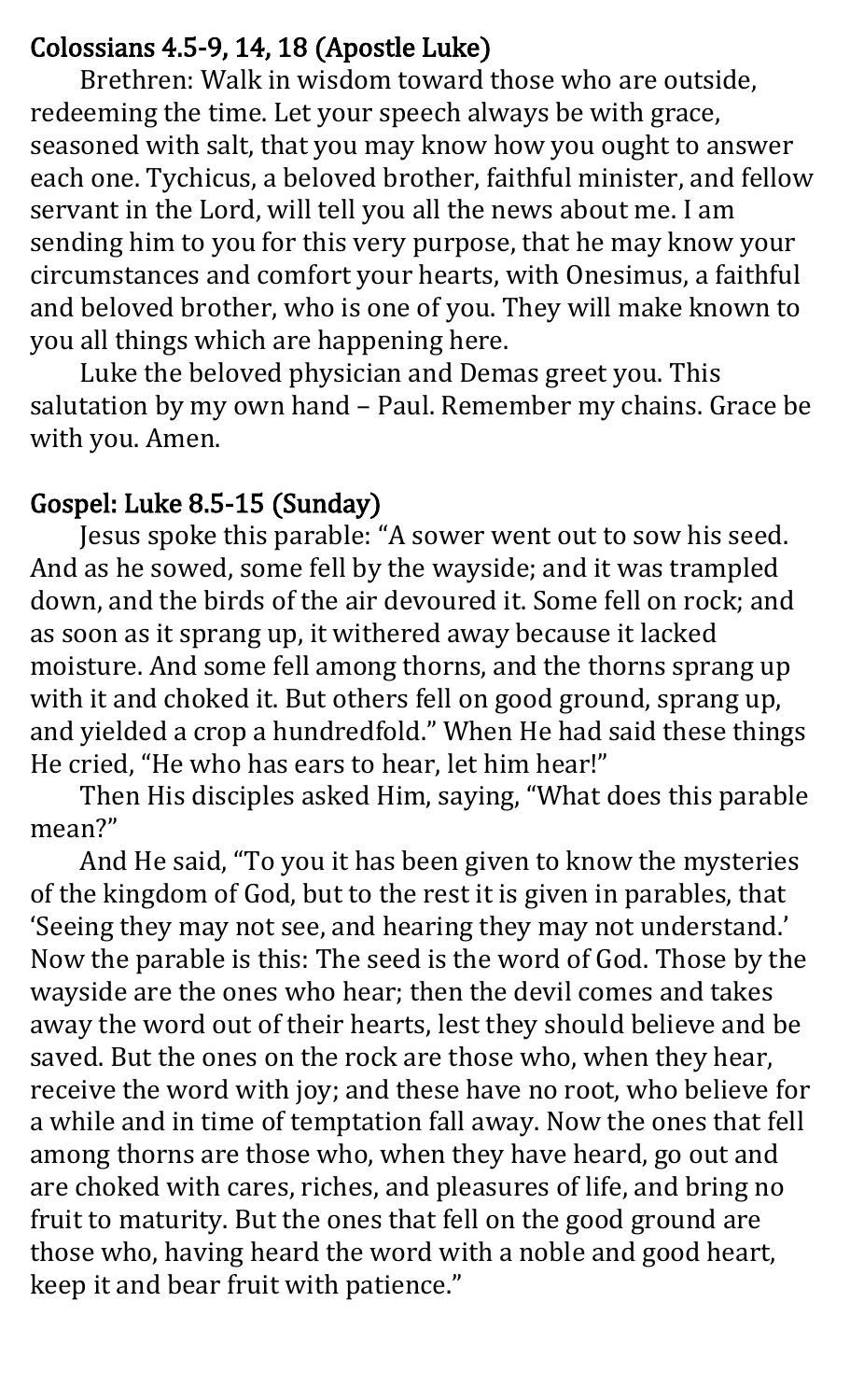#### Luke 10:16-21 (Apostle Luke)

N.Dep. Gary Tincher

Gene Lukas

Jesus said to His disciples: "He who hears you hears Me, he who rejects you rejects Me, and he who rejects Me rejects Him who sent Me."

 Then the seventy returned with joy, saying, "Lord, even the demons are subject to us in Your name."

 And He said to them, "I saw Satan fall like lightning from heaven. Behold, I give you the authority to trample on serpents and scorpions, and over all the power of the enemy, and nothing shall by any means hurt you. Nevertheless, do not rejoice in this, that the spirits are subject to you, but rather rejoice because your names are written in heaven."

 In that hour Jesus rejoiced in the Spirit and said, "I thank You, Father, Lord of heaven and earth, that You have hidden these things from the wise and prudent and revealed them to babes. Even so, Father, for so it seemed good in Your sight."

| <b>Mary Tinney</b>                     |                 | Elizabeth Cherok ('82) |  |
|----------------------------------------|-----------------|------------------------|--|
| <b>Ev.Mem.</b> Stephen Izvetkoff ('15) |                 |                        |  |
| Health & Salv.                         | Tina            | Michael                |  |
| Met Theodosius                         | <b>Brittany</b> | Janie                  |  |
| Archbp David                           | Jennifer        | Tanya                  |  |
| Archpr. Peter                          | Gail            | Christopher            |  |
| Archpr. John                           | Stacy           | <b>Nina</b>            |  |
| Mat. Margaret                          | Jeramie         | Renee                  |  |
| Mat. Anne                              | Olivia          | Carissa                |  |
| Pr. Christopher                        | Parker          | Cynthia                |  |
| Mat. Jennifer                          | Christine       | John                   |  |
| Andrew                                 | Linda           | Vern                   |  |
| Gideon                                 | Larry           | Olga                   |  |
| Kevin                                  | Rollie          | Mark                   |  |
| Jon                                    | Joseph          | Jerry                  |  |
| Tanya                                  | Nadia           | Michael                |  |
| Jovan                                  | Daniel          | Janice                 |  |
| Julia                                  | <b>Brendan</b>  | Dushawna               |  |
| Warren                                 | David           | Daniel                 |  |
| Tom                                    | Sharon          | Anthony                |  |

# WE REMEMBER IN PRAYER

Stephen Nedelkoff ('18)

Stephen Skirpan ('47)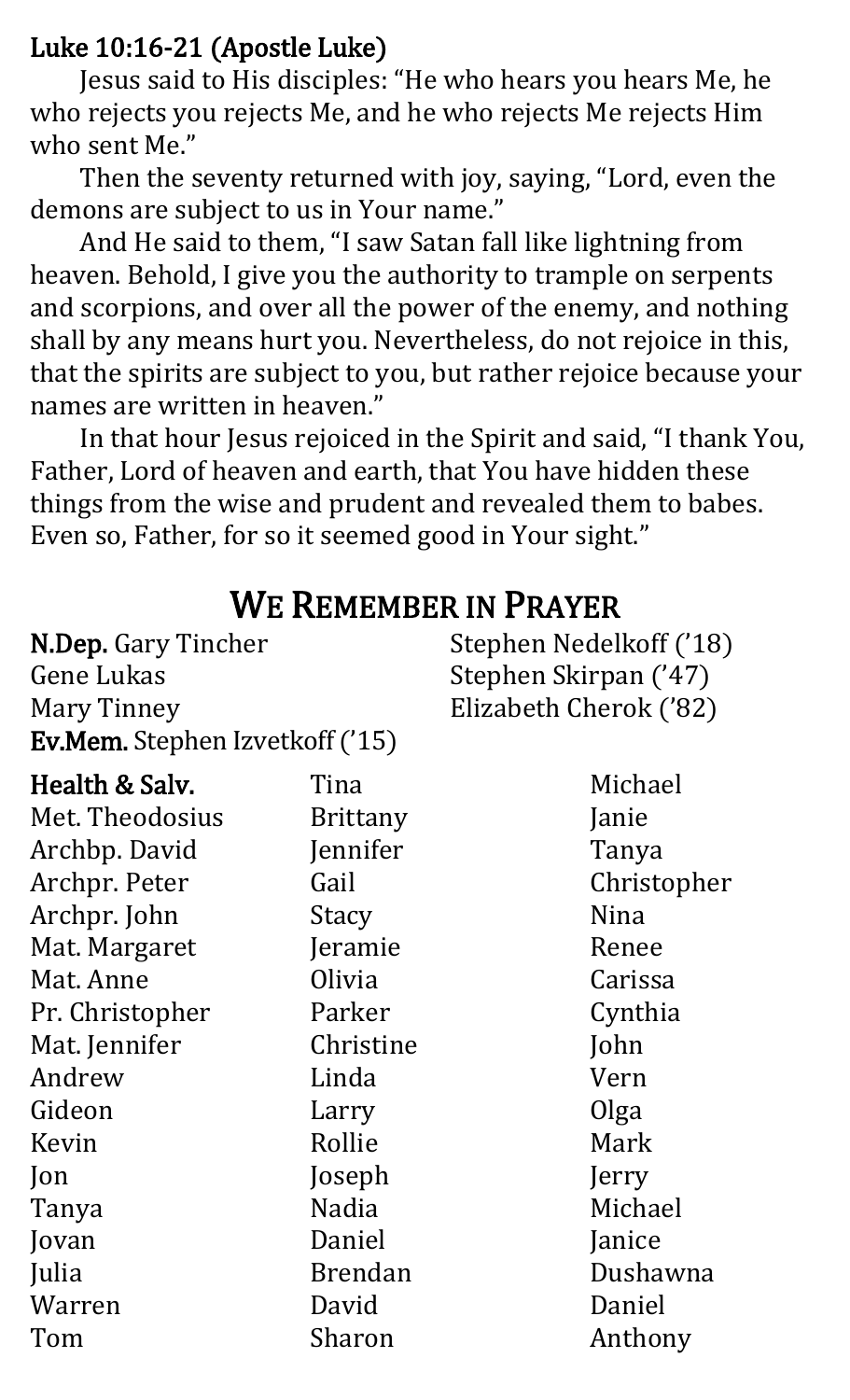| Elizabeth       | Declan  |
|-----------------|---------|
| Snezana         | Hudson  |
| <b>Nathan</b>   | TaQuana |
| Kara            | Gene    |
| Ryan            | Ayden   |
| <b>Barabara</b> | Hyland  |
| <b>Thomas</b>   | Jason   |
| Carol           | Ted     |
| Christine       | Daniel  |
| Jon             | Tiffany |
| Zoey            |         |
| Dominic         |         |
|                 |         |

\*If you know someone who needs prayer, please give their name to Fr Jacob

# ANNOUNCEMENTS

We continue to take precautions during the present health crisis. Everyone except celebrants and choir must be masked and maintain distance between groups. Our older members and those with complicating health conditions are encouraged to take advantage of weekday Liturgies. The next will be a Memorial Liturgy this Saturday, October 24 at St. Mary's cemetery.

For Bible Study this week, read Revelation 11-12.

The Church School has organized a fall family outing to the pumpkin patch in Lowell next Sunday after coffee hour. All are welcome to come along.

The Hall Committee is looking for a new manager for the Orthodox Center to begin January 2021. Nick Rozdelsky is retiring after years of faithful service. This is a paid position, requiring weekend flexibility. Please let Nick or Fr Jacob know if you are interested.

### Mark your calendars:

Oct 21: Bible Study (on Zoom) @ 7pm

Oct 22:Faith Enrichment (at the Church) @ 9:30am

Oct 24: Memorial Divine Liturgy at St. Mary's cemetery @ 10am

## Last week's offerings to the Lord: \$1,360